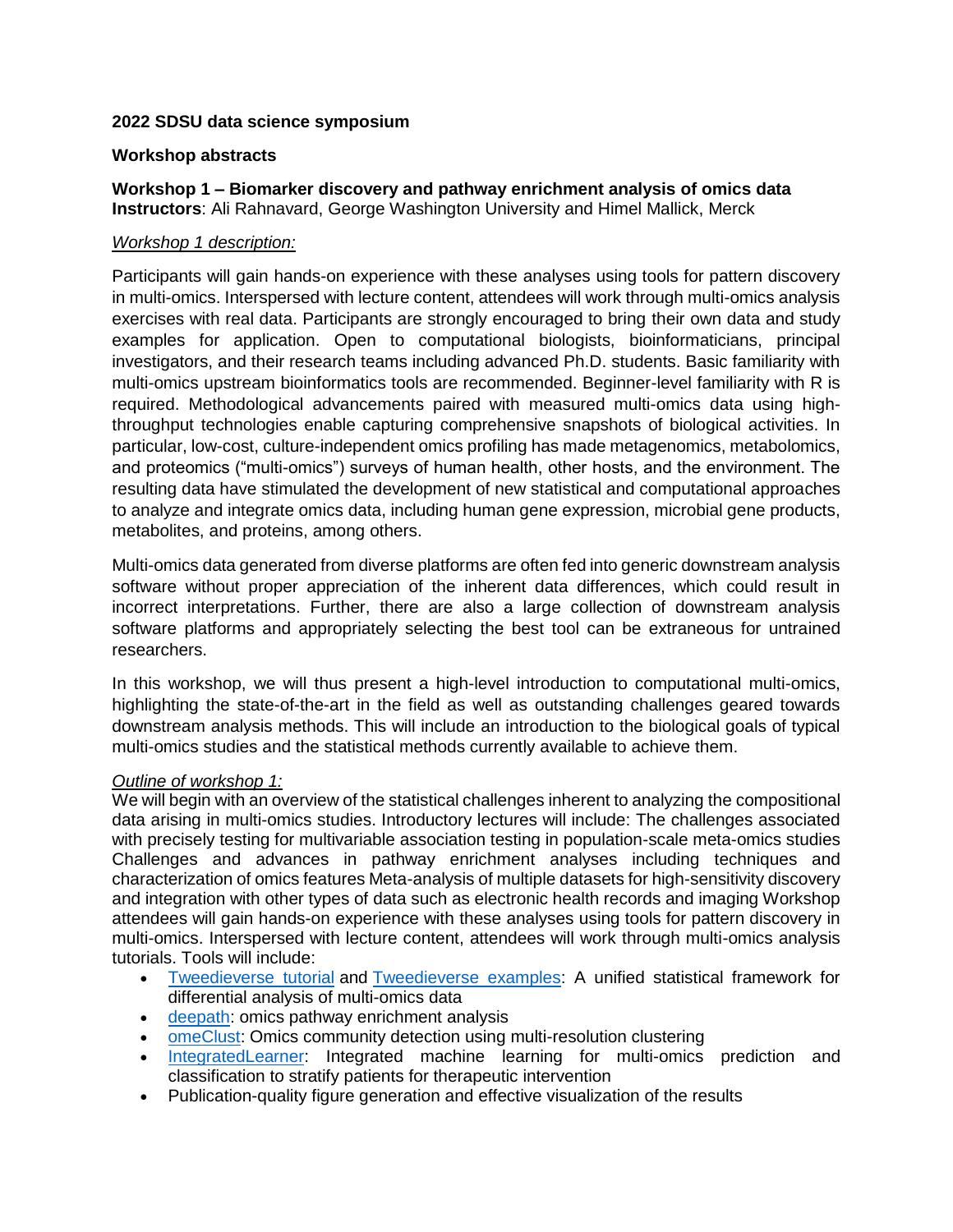This workshop will be run by a joint effort between George Washington University and Merck Research Laboratories. Researchers from both industry and academia will come together to share a diverse perspective on the topic both from drug discovery and basic science angles, enabling attendees to achieve a holistic view of multi-omics and clinical data integration through the use of state-of-the-art tools applied to motivating examples and use cases.

# *Workshop 1: Instructions*

- 1. Install the latest R and RStudio on your local computer
- 2. Install listed software in the learning objectives
- 3. Try to run demos of each software
- 4. Bring your data to apply these techniques

## **Workshop 2 – Intro to Microsoft PowerBI Instructor**: Negassi Tesfay, Premier Bankcard

## *Workshop 2 description:*

PowerBI is an interactive data visualization and reporting tool that is used in businesses. In this workshop, you will learn how to apply Power BI for best practices that are in line with current businesses and technical requirements for extracting, loading, modeling, visualizing, and analyzing data.

## *Outline of workshop 2:*

Session 1: Introduction to Power BI Session 2: Get Data in Power BI Session 3: Harvest, Transform, and Load Data in Power Query Session 4: Design a Data Model in Power BI If time allows Session 5: Creating Measures using DAX in Power BI Session 6: Optimizing Model Performance Session 7: Creating Reports

# *Workshop 2: Instructions*

- 1. No specific prerequisites. Familiarity with data analytics will help.
- 2. Bring windows laptop (PowerBI does not support Mac machines)
- 3. Install PowerBI from powerbi.microsoft.com. FREE. No sign up required for this workshop.
- 4. More information will be sent directly to workshop participants closer to the symposium date

## **Workshop 3 – Blockchain data analytics Instructor**: Cuneyt Akcora, University of Manitoba, Canada

## *Workshop 3 description:*

Over the last couple of years, Bitcoin cryptocurrency and the Blockchain technology that forms the basis of Bitcoin have witnessed an unprecedented attention. Designed to facilitate a secure